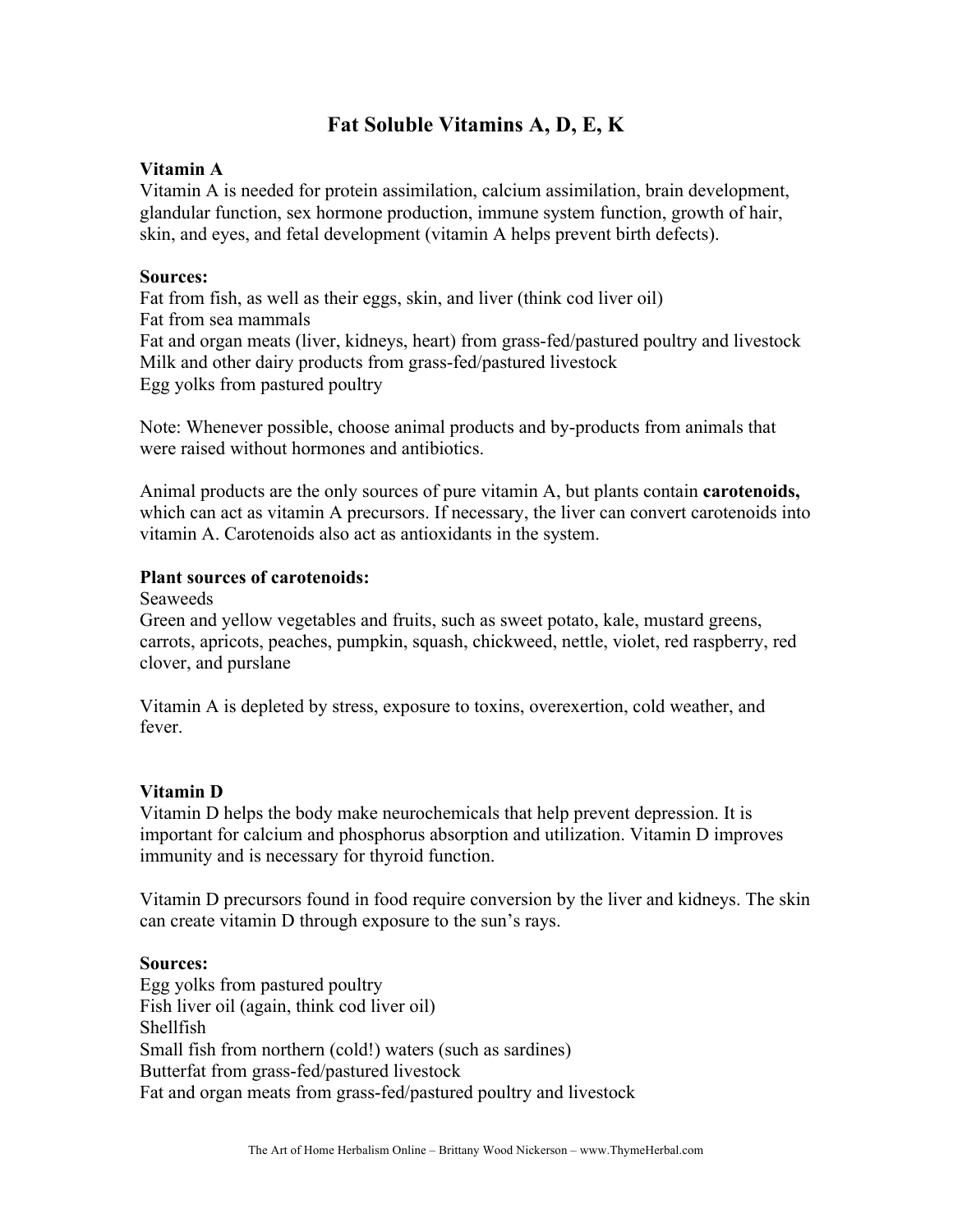Dandelion greens Alfalfa Nettle Parsley Oatmeal Sweet potato

Note: Some sources say that vitamin D can only be obtained from animal products, but other sources say that it can also be obtained from plants.

#### **Vitamin K**

Vitamin K is especially important for good bone development during gestation and childhood. It is also important for tooth growth and repair and bone repair during any stage of life. In regard to bone and teeth development, growth, and repair, vitamin K is necessary for the synthesis of osteocalcin, a protein in bone tissue on which calcium crystallizes. It plays an important role in blood clotting and aids in converting glucose to glycogen in the liver.

#### **Sources:**

Egg yolks from pastured poultry Fat and organ meats from grass-fed/pastured poultry and livestock Fat and organ meats from wild-caught seafood Fermented foods, including fermented vegetables (think miso, kimchi, sauerkraut, lactofermented pickles, raw apple cider vinegar, kombucha, yogurt, kefir, buttermilk, and sour cream) Molasses Brassica family vegetables Oatmeal Oatstraw and oat tops Alfalfa Green tea Kelp and other seaweeds Nettle

#### **Vitamin E**

Vitamin E is a powerful antioxidant—it protects against the oxidation of lipids inside the body (cell membranes are composed of lipids). Vitamin E also helps improve oxygen utilization in the body, increases the immune response, helps prevent cancer and cardiovascular diseases, and helps repair body tissues.

Technically, vitamin E is a family of eight different but related molecules.